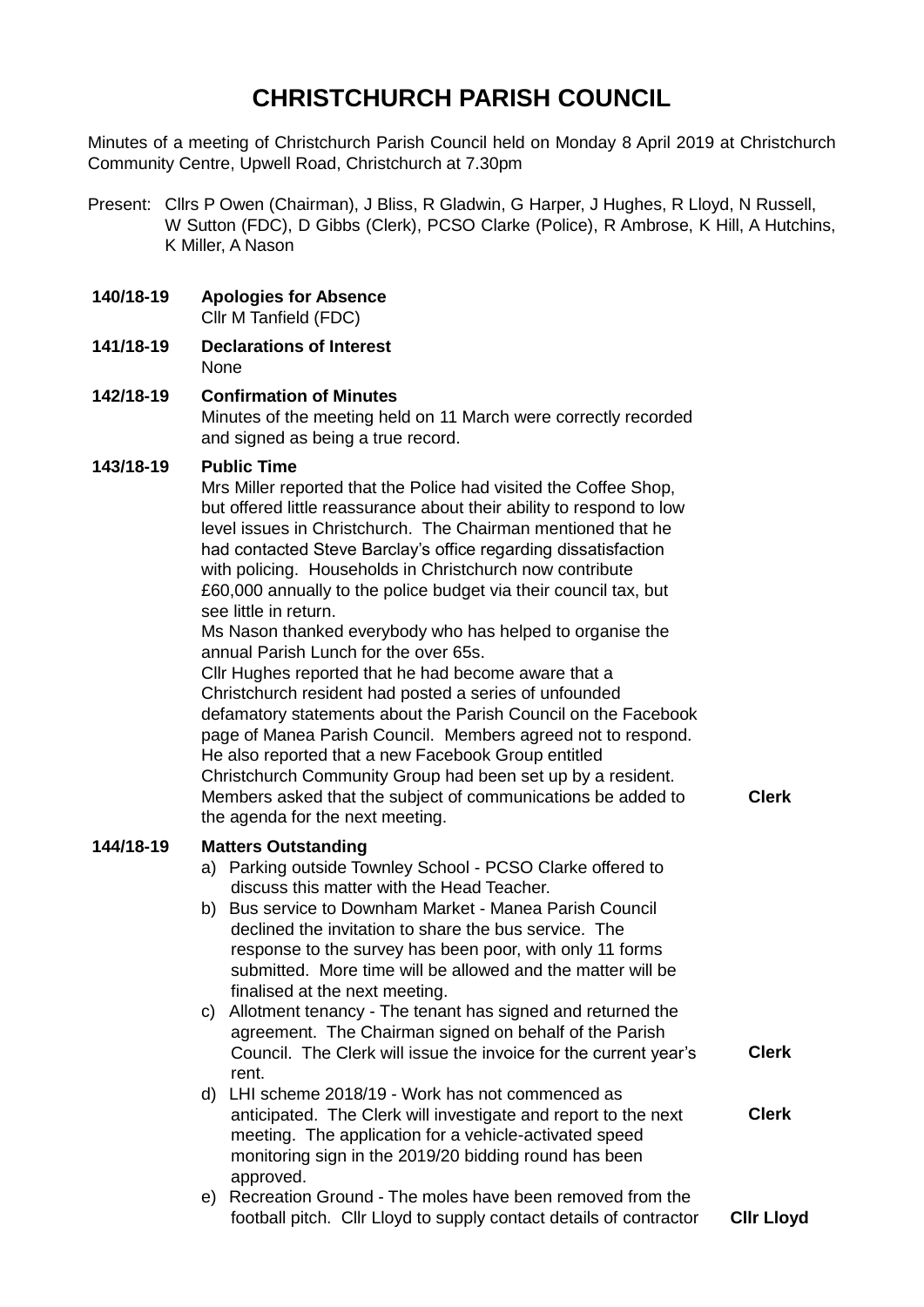to prune willows and undertake remaining tree work, including conifers in Crown Road. f) Footpath outside Plot 1, Field Lodge, Upwell Road - Members asked the Clerk to obtain a quote for undertaking this work under the county council's Privately Funding Highway Improvements initiative. g) War memorial - A quote of approximately £2,100 + VAT has been received from Independent Memorial Inspection for the proposed repairs and cleaning of the war memorial. Members agreed to accept this quote and asked the Clerk to make the necessary arrangements for the work to be completed. h) Community Speedwatch - Ms Nason offered to advertise in the Heron for a Coordinator. PCSO Clarke offered to help with the scheme. Cllr Gladwin will collect and store the equipment. The new speed monitoring sign has been ordered. The Clerk will identify appropriate locations in Upwell Road and Church Road and complete the necessary paperwork to secure approval for the use of the sign. i) Rubbish and overgrown trees, Crown Road - The trees will be cut back shortly. At present there is no significant issue with rubbish at this location, but the situation will be monitored. j) Street lighting, Upwell Road, jcn of Wayside Estate - The Clerk has requested a quote for the installation of a new light on the east side of Upwell Road. k) Village name sign, Padgetts Road - Members resolved to order the following sign - Christchurch, Please drive carefully through our village. l) Funding agreement - deferred to the next meeting. m) Crown Avenue grass cutting - The contractor has quoted £30 per cut for the verges in Crown Avenue. Members resolved to accept this quote. The contractor has also questioned whether an alternative to grass would be more appropriate adjacent to the village sign. Members agreed to consider this at the next meeting and to ascertain whether any other areas might be added to the contract. n) LHI project 2020/21, the Forgotten Corner - Cllr Sutton reported that the Middle Level Commissioners have agreed to support the project. Members reaffirmed their commitment to the scheme. **Clerk Clerk Cllr Gladwin Clerk Clerk 145/18-19 Police Report** PCSO Clarke reported that the area based system means there is no longer a dedicated PCSO for Christchurch. She and colleagues visit Townley School on a regular basis. She will endeavour to attend Parish Council meetings when working. **146/18-19 County & District Councillors Reports** Cllr Sutton reported that he took part in a litter pick on the Recreation Ground that he had seen advertised on the new Facebook group. He remains optimistic about the possibility of starting an official Street Pride group.

Concern has been expressed regarding the condition of the road surface at the northern end of Euximoor Drove, which has been repaired with loose chippings. Further investigation is required. He has also asked highways for information on missing signs